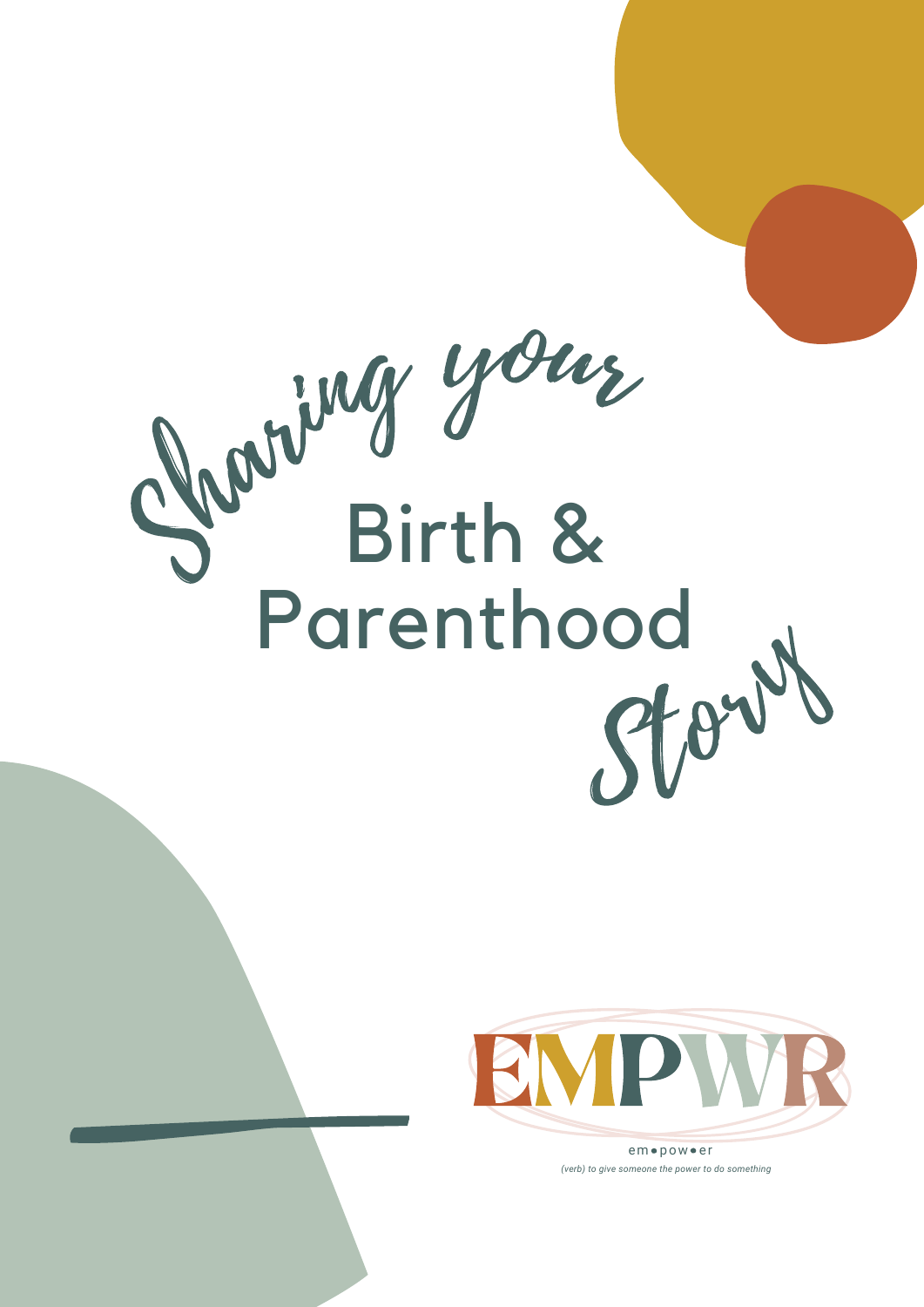## **Journal Prompts**

Use some of the following journaling prompts to help discuss each aspect of your journey to parenthood. You can answer as many or as few questions as you like, you can use the questions as prompts to expand on. You can ignore all the questions and write without prompts, you can choose to tell us about certain aspects of your journey to parenthood and not others. This is your story to tell, there's no right or wrong way to tell it.

#### **JOURNEY TO PARENTHOOD**

Start with telling us about who is in your whānau, chosen or otherwise and who was involved in your journey to parenthood.

- How did you decide you were ready to grow your family?
- Did you need medical or legal support to grow your family? What did this process involve?
- Were these professionals familiar with how to care for your family and your needs?
- Did you know anybody else who had started their family in a similar way to yours?
- How did you find out you were going to have a baby?
- What feelings did this initial news bring up?
- Who did you first tell?
- Were you supported by friends & family?
- How did you prepare to bring a child into your life?
- What were the last few days & weeks before your child came into your life like?

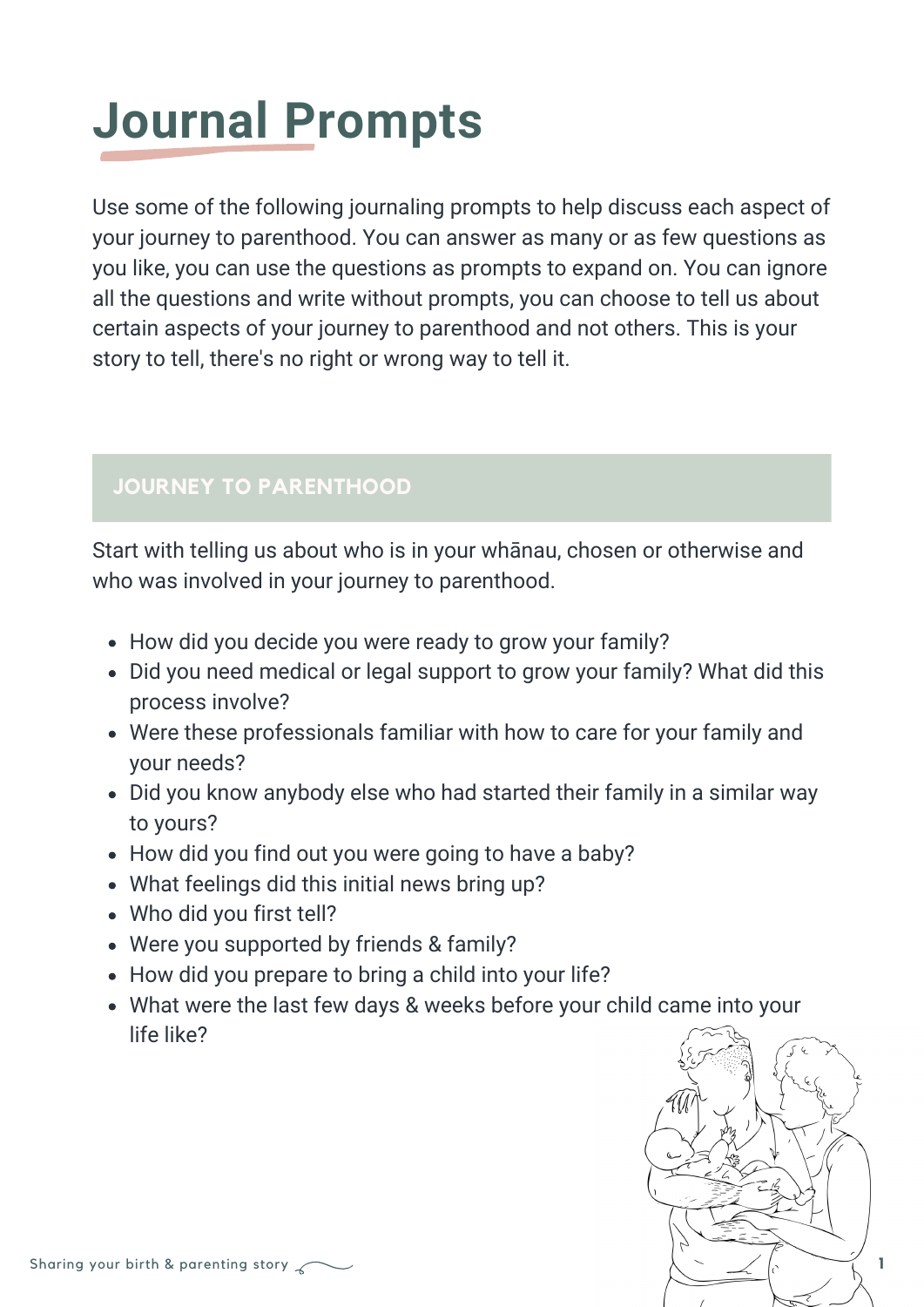#### **MEETING YOUR TAMAITI/TAMARIKI, CHILD/CHILDREN**

- What were the last few moments before you met your child like?
- Tell us about the first moment you saw your child. What were your first thoughts or feelings?
- What were the first words you spoke to your child?
- Who did you first tell that your child was with you?
- Describe the first few moments/minutes/hours after meeting your child for the first time.
- Describe the first night you spent with your child at home: how did you feel? How did your co-parent(s) feel?

#### **FEEDING**

- If your child was a baby when they came into your life, how did you choose to feed them?
- Who was involved in feeding your child? What was this process like?
- How did you decide how to feed your child?

#### **EMOTIONS**

- What was the hardest part of your journey to parenthood?
- What has been the biggest joy of bringing a child into your family?
- Reflecting on the first few months/year of life with your child, what has changed? What has stayed the same?
- Tell us about your little human: what kind of personality do they have, what funny things do they do? How do they make your heart soar?

#### **PARENTING CHECK IN**

- Are there any aspects of your journey to parenthood that you would do differently if you were to have another child?
- Are you ok? If not, who will you reach out to?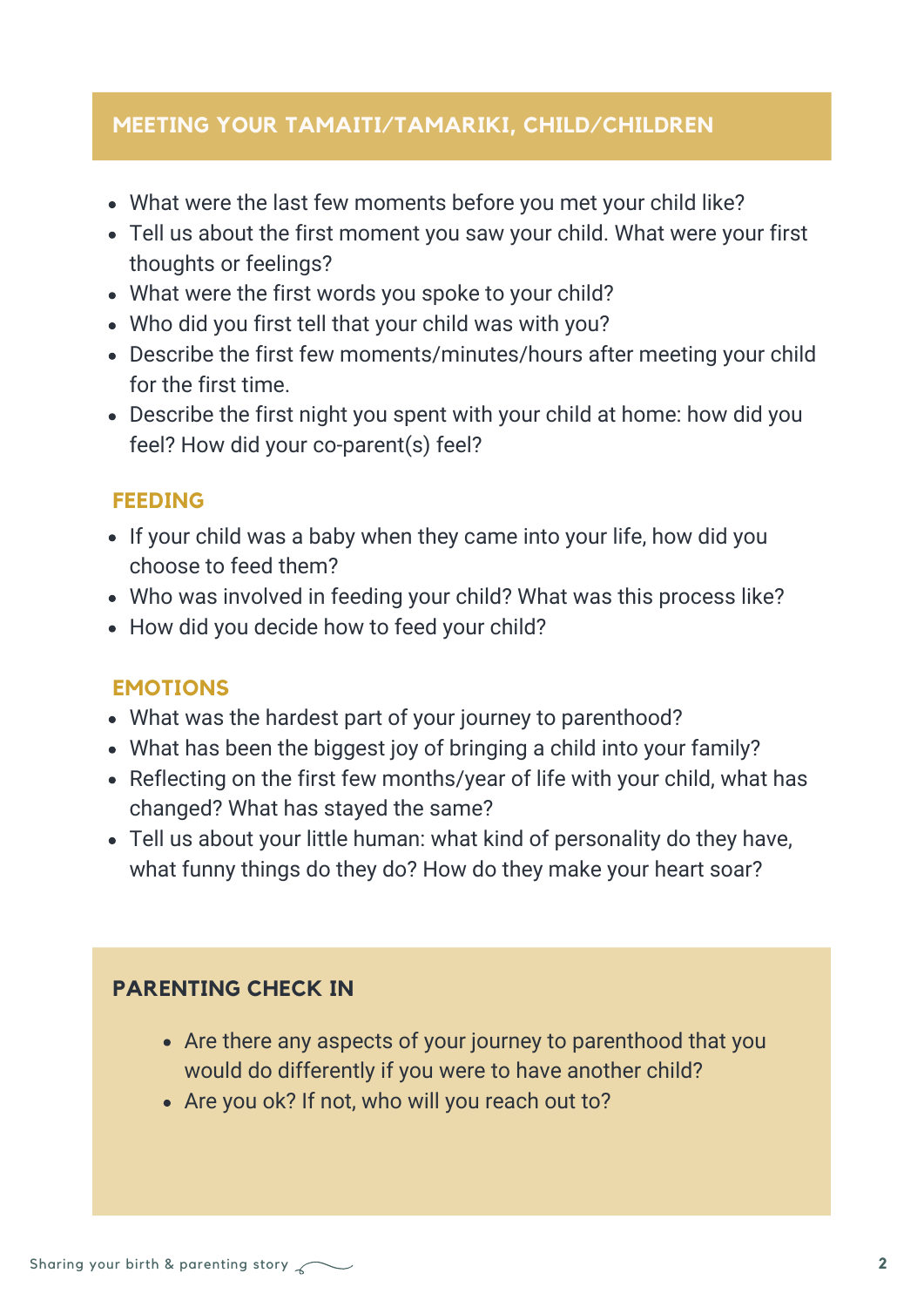If you or your spouse birthed your child, you may like to go into more detail about your labour and birth experience. If so, read on for further prompts and guides specific to telling your birth story.

#### **YOUR BIRTH STORY**

It can be helpful to draw a timeline of events. Creating a line drawing of labour like the one below may be helpful. Draw a curved line to represent the intensity of labour and your emotions.

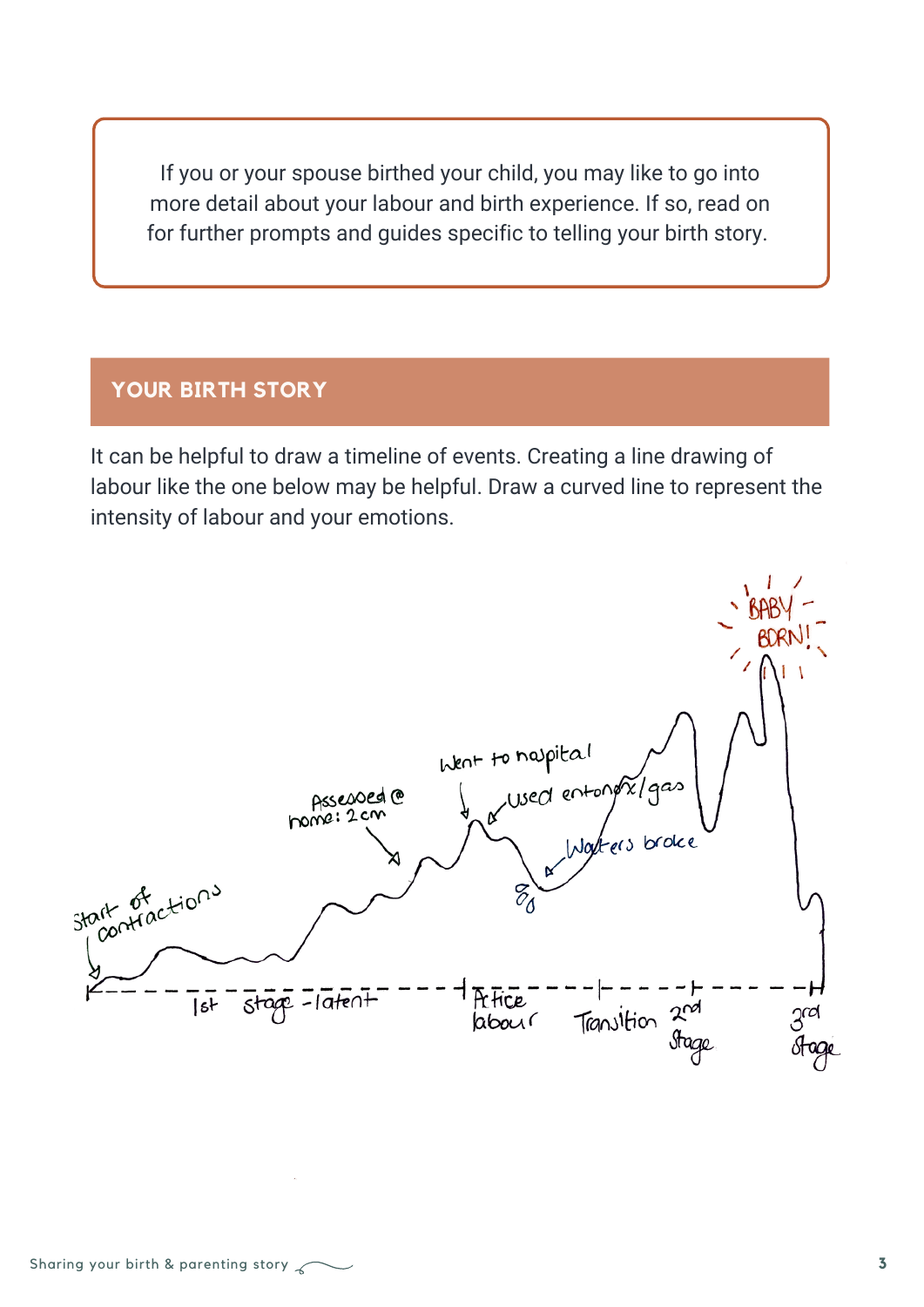# USE THE LINE BELOW TO GET STARTED **USE THE LINE BELOW TO GET STARTED**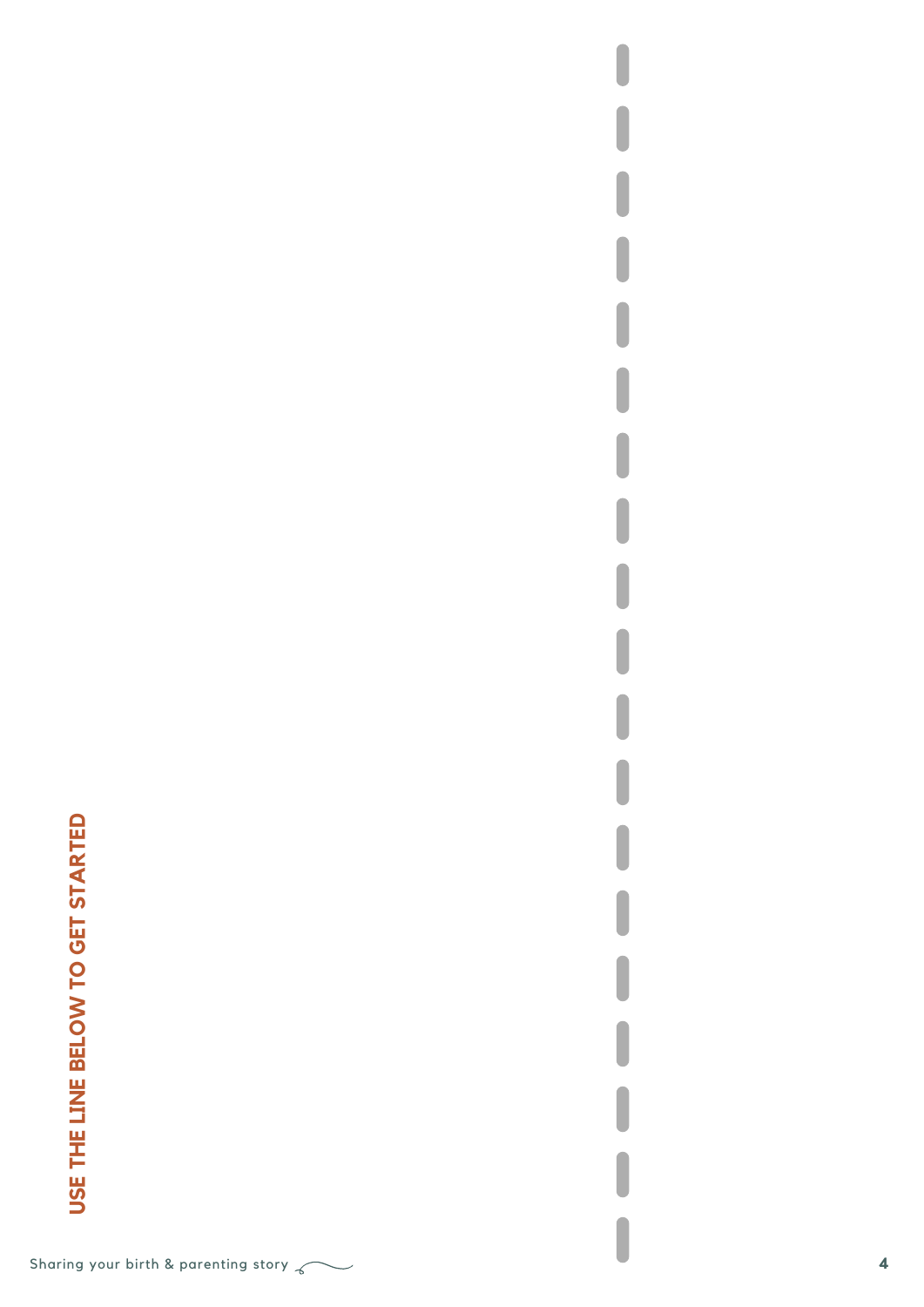My baby's name

Place they were born

Date of birth Time of birth

Birth weight Gestation

Jot down the main memories, words, and emotions that come to mind when you think about your birth. Circling words on this chart may be helpful if you're unsure where to start.

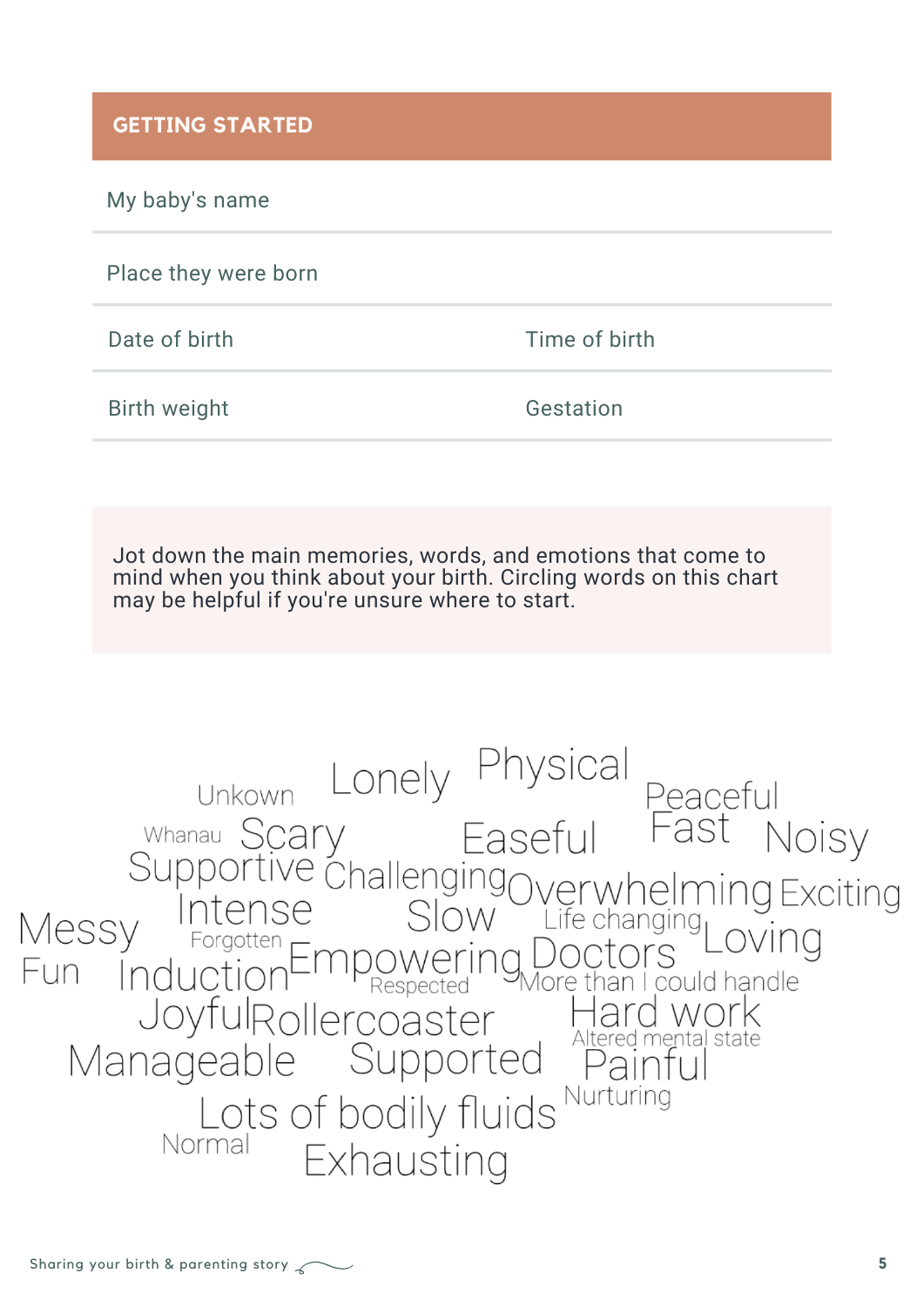#### **YOUR BIRTH STORY**

- Describe the last few days of your pregnancy. How did you spend your time while waiting for your baby to be ready? Did you do anything to help prepare for labour?
- What was the first moment you thought "is this labour?" What did it feel like? Who did you tell? Did it turn into labour or fade away?
- What where your hopes and dreams for birth that you included in your birth plan?
- Who were your support people? Were they who you wanted to be there?
- What were some of the timing points when did you start timing contractions, when did you call your support person/people, when did you call your LMC/ go to the birth centre/hospital?
- What was the journey to the birth centre/hospital like?
- What pain relief did you use? Was this effective? Would you use it again?
- Describe transition in 3 words, expand on why you chose each of these words.
- Were you able to push spontaneously or did you have directed pushing? What felt good during this stage?
- How was your perineum protected/supported with pushing/crowning?
- Did you need any medical support? Why?
- Describe the moment you saw your baby for the first time. Describe the details you first noticed about them, the words you first said to them, if you cried/ laughed/ marvelled.
- How did you birth your placenta?
- How did you plan to feed your baby? How was the first time feeding them?
- What kind of support did you need in your first few days postpartum? Stitches? Feeding help? Staying in the birth centre for a few days?
- Was your care team understanding of your whānau & inclusive of your needs?